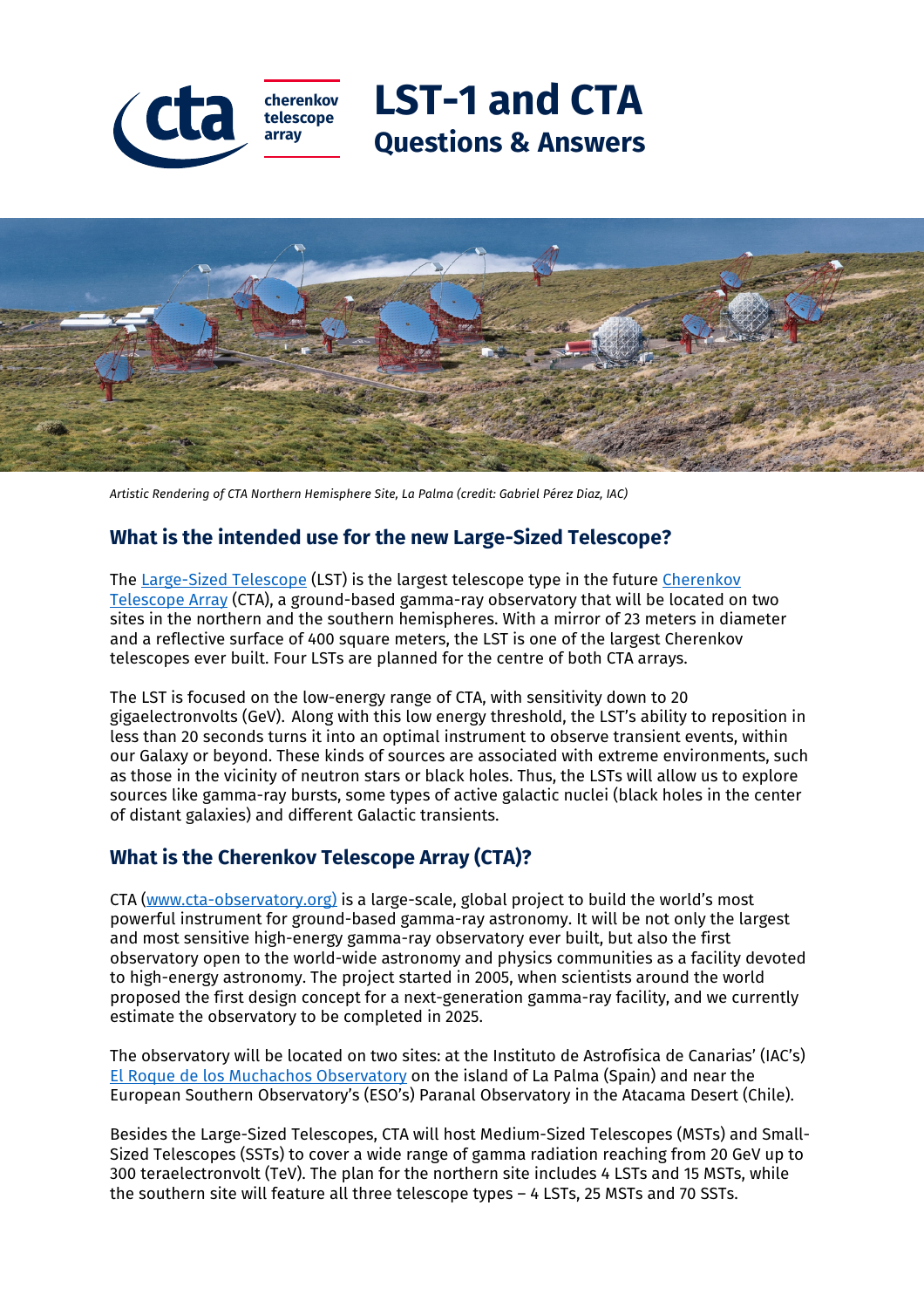More than 1,400 scientists and engineers from 31 countries are engaged in the scientific and technical development of CTA. The planning for the construction of the Observatory is managed by the CTAO gGmbH, which is governed by [Shareholders and Associate Members](https://www.cta-observatory.org/about/governance/) from a growing number of countries.

## **What kinds of observations and insights do scientists hope to achieve with CTA?**

Ground-based gamma-ray astronomy is a young field with enormous scientific potential. The current instruments H.E.S.S., MAGIC and VERITAS have already demonstrated the huge scientific potential of astrophysical measurements at TeV energies, with more than 150 sources detected and a wide range of high impact scientific results. But these are most likely just the tip of the iceberg.

CTA will be sensitive to the highest-energy gamma rays, making it possible to study the physical processes at work in some of the most violent environments in the Universe. Thus, CTA will be able to detect hundreds of objects in our Galaxy, the Milky Way, including among others:

- Remnants of supernova explosions (SNR) and new pulsar wind nebulae (PWNe), which will allow us to delve into the origin of cosmic rays
- New binary systems composed of two stars or formed by a star and a compact object (lika neutron star or black hole) – which will permit us to study steady or variable gamma-ray emission at different timescales

Beyond the Milky Way, CTA will be able to detect:

- The most luminous cosmic explosions, named gamma-ray bursts, in their initial phases
- Active galactic nuclei (AGNs), some of which are still undetected in the gamma-ray regime (such as Seyfert galaxies), and observe very rapid flares
- Star-forming galaxies, including so-called star-burst galaxies
- Clusters of galaxies, which are promising targets to detect dark matter, as well as to investigate cosmic-ray acceleration

Moreover, CTA will observe transient phenomena occurring in our own galaxy and beyond. These transient sources form a population of diverse astrophysical objects that explode, flare up or intensify activity in an unpredictable manner. Many transients emit very high-energy gamma rays and are related to neutron stars and black holes that manifest the most extreme physical conditions in the Universe.

Another hot topic in gamma-ray astronomy is the origin of cosmic rays. Cosmic rays are energetic particles that arrive from outside our atmosphere, mainly protons and Helium nuclei. Until recently, the cosmic machines that accelerate the particles to energies in the petaelectronvolt (PeV) range, have not been known. Recent scientific results achieved in a multi-messenger observation provided strong hints that a blazar, a special kind of AGN, might be possible source of cosmic rays. However, there are still interesting unsolved questions about cosmic rays that CTA may be able to answer, for example, if supernova remnants are the main contributor of cosmic rays in our Galaxy.

Dark matter is thought to account for a large part of the total mass of the Universe, but its nature remains one of the greatest mysteries in science. CTA will be a dark matter discovery instrument of unprecedented sensitivity and will potentially provide a tool to study the particle physics and astrophysical properties of the as-yet-unidentified dark matter particles. CTA will attempt to find dark matter by looking for the gamma rays produced when dark matter particles (believed to be weakly interacting massive particles, or WIMPs) annihilate one another when they interact. Gamma rays detected with CTA may also provide evidence for